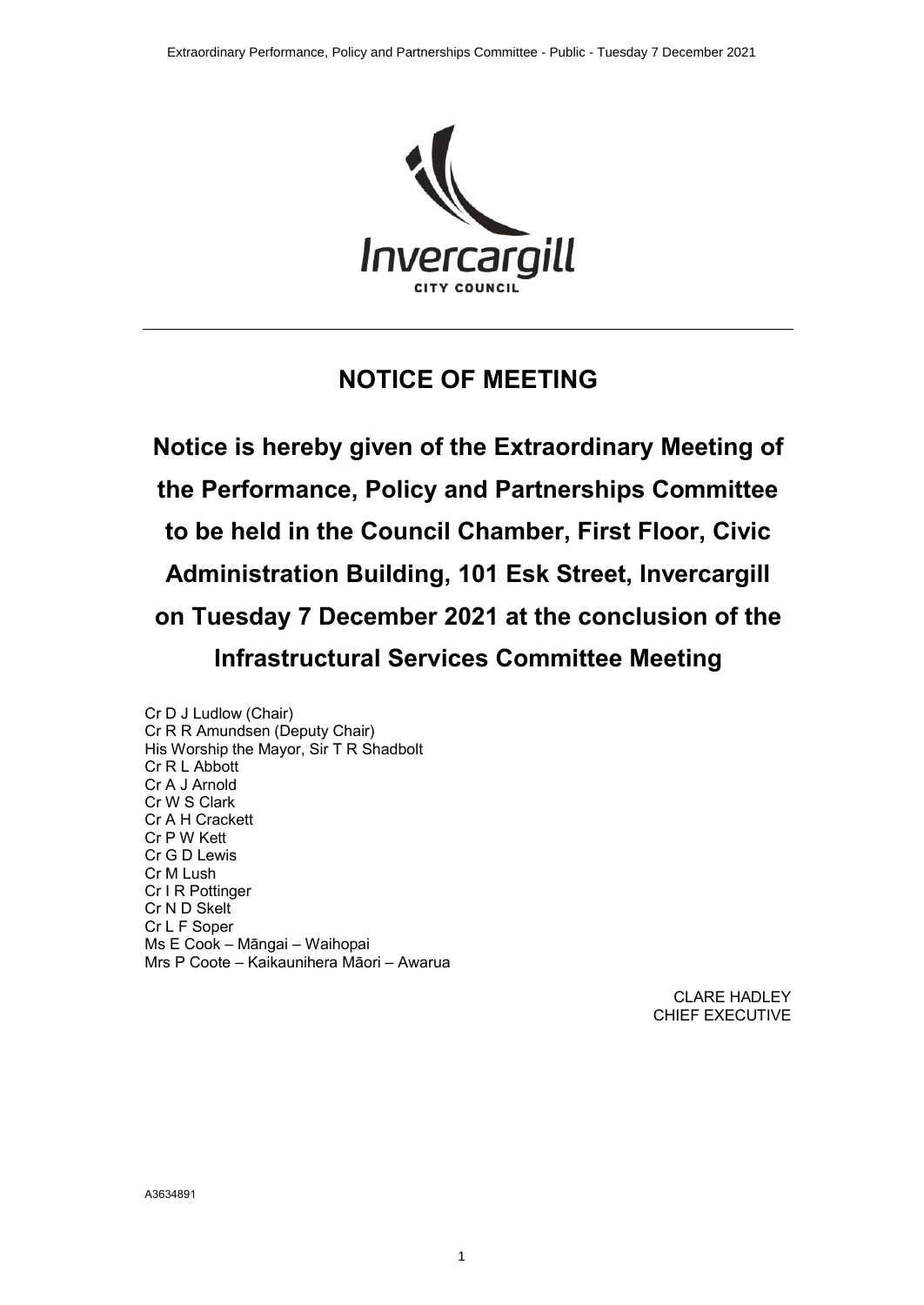# **Extraordinary Performance, Policy and Partnerships Committee - Public**

Invercargill City Council

07 December 2021

# **Agenda Topic**

**Page**

- 1. Apologies
- 2. Declaration of Interest
	- a. Members are reminded of the need to stand aside from decision-making when a conflict arises between their role as an elected representative and any private or other external interest they might have.
	- b. Elected members are reminded to update their register of interests as soon as practicable, including amending the register at this meeting if necessary.
- 3. [Covid Protection Framework and Vaccine Passports for Council Services and Facilities](#page-2-0) 3 To be distributed separately.
	- 3.1 [Appendix 1 Public Facilities Business.Govt\\_Covid Protection Framework](#page-13-0) 14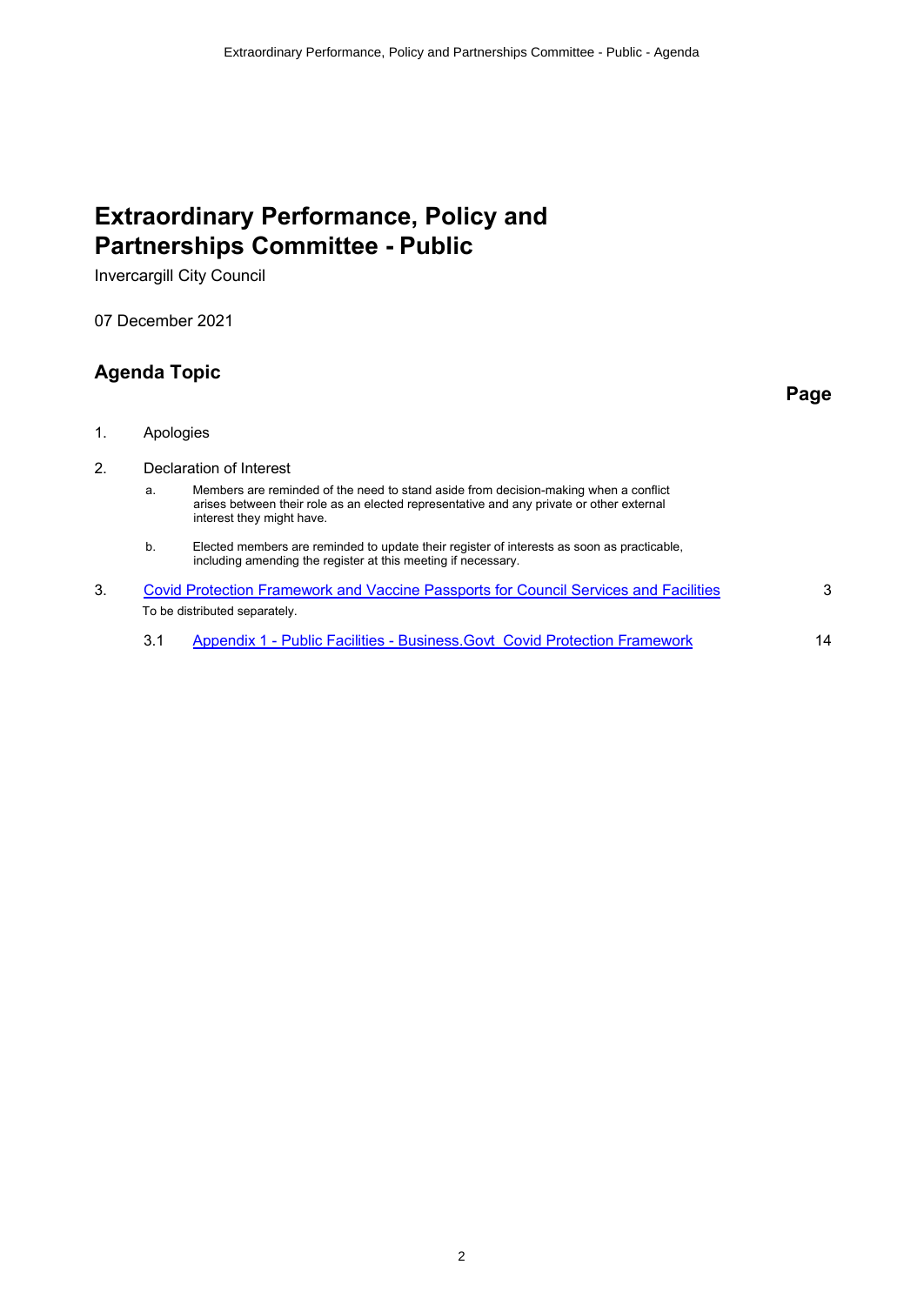# <span id="page-2-0"></span>**COVID PROTECTION FRAMEWORK AND VACCINE PASSPORTS FOR COUNCIL SERVICES AND FACILITIES**

| To:                   | Extraordinary Performance, Policy and Partnerships Committee |
|-----------------------|--------------------------------------------------------------|
| <b>Meeting Date:</b>  | Tuesday 7 December 2021                                      |
| From:                 | Executive Leadership Team                                    |
| Approved:             | Clare Hadley - Chief Executive                               |
| <b>Approved Date:</b> | Monday 6 December 2021                                       |
| Open Agenda:          | Yes                                                          |

## **Purpose and Summary**

This reports sets out the matters to be taken into account when considering Council's approach to accessing Council services and facilities, and specifically whether vaccine certificates will be required.

## **Recommendations**

- 1. That the report "Covid Protection Framework and Vaccine Passports for Council Services and Facilities" be received.
- 2. That the Committee note Council operates public facilities as defined in the Covid Protection Framework.
- 3. That some of the public facilities operated by Council may also conduct events or gatherings as defined in the Covid Protection Framework.
- 4. That the Committee confirm where venues, namely the Civic Theatre, Rugby Park and Scottish Hall operate events those events must comply with the requirements for events as set out in the Covid Protection Framework.
- 5. That the Committee confirm that where gatherings at the cemetery or chapel occur, these gatherings must comply with the requirements for gatherings as set out in the Covid Protection Framework.
- 6. That the Committee determine that all other properties controlled by Council, and set out below, continue to operate in accordance with the requirements of the Covid Protection Framework for Public facilities.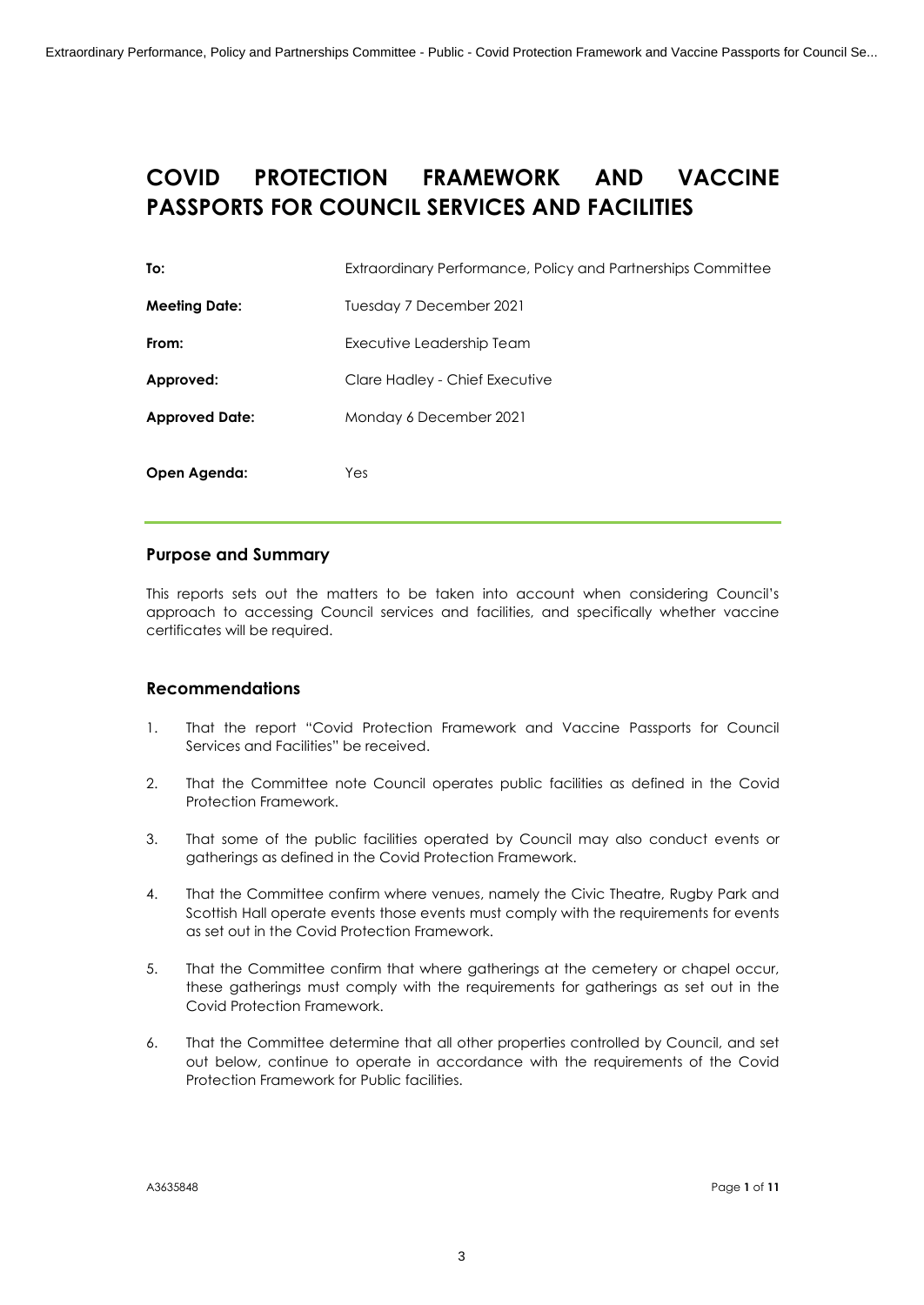- 7. That vaccine passes be required/not required for entry to the Customer Service Centre, Ground Floor, Civic Administration Building.
- 8. That vaccine passes be required/not required for entry to the Council Chamber and/or Meeting Rooms, First Floor, Civic Administration Building.
- 9. That vaccine passes be required/not required for entry to the Bluff Service Centre and Library.
- 10. That vaccine passes be required/not required for entry to the Bluff Municipal Chambers.
- 11. That vaccine passes be required/not required for entry to the Eve Poole Public Library.
- 12. That vaccine passes be required/not required for entry to the Splash Palace Aquatic Centre.
- 13. That vaccine passes be required/not required for entry to He Waka Tuia.
- 14. That vaccine passes be required/not required for access at the Animal Control Facility.
- 15. That if vaccination passes are confirmed, this requirement be introduced from Monday, 13 December.
- 16. That Council ensure as far as practicable compliance with the Covid Protection framework for all users of Council property for gatherings, outdoor community gatherings or events, as defined in the Covid Protection Framework.

### **Background**

Covid–19 has been an issue for the world for approaching 2 years. Following an eradication approach New Zealand has recently moved to "living with" Covid-19 and acceptance that it has become an endemic disease.

The NZ Government introduced the Covid Protection Framework (Traffic Lights) known as the traffic light system. The first reading records Minister Hipkins stating:

*… The next phase of our response here in New Zealand focuses on the framework that allows for much greater freedom due to the success of the roll-out of the vaccination*

*…. So this bill clarifies the framework for the management of COVID-19 in our community – and we have to accept the reality that COVID-19 is here to stay.*

The key point here is greater freedom.

The Traffic Lights place mandatory obligations on conduct at various levels by defining the activity. It is this definition that drives the operating requirements. A public facility, defined as *premises owned or managed by central or local government e.g. libraries, museums, public pools* (Covid-19 Protections Framework traffic lights detailed table accessed 5 December 2021), is a regulated premise.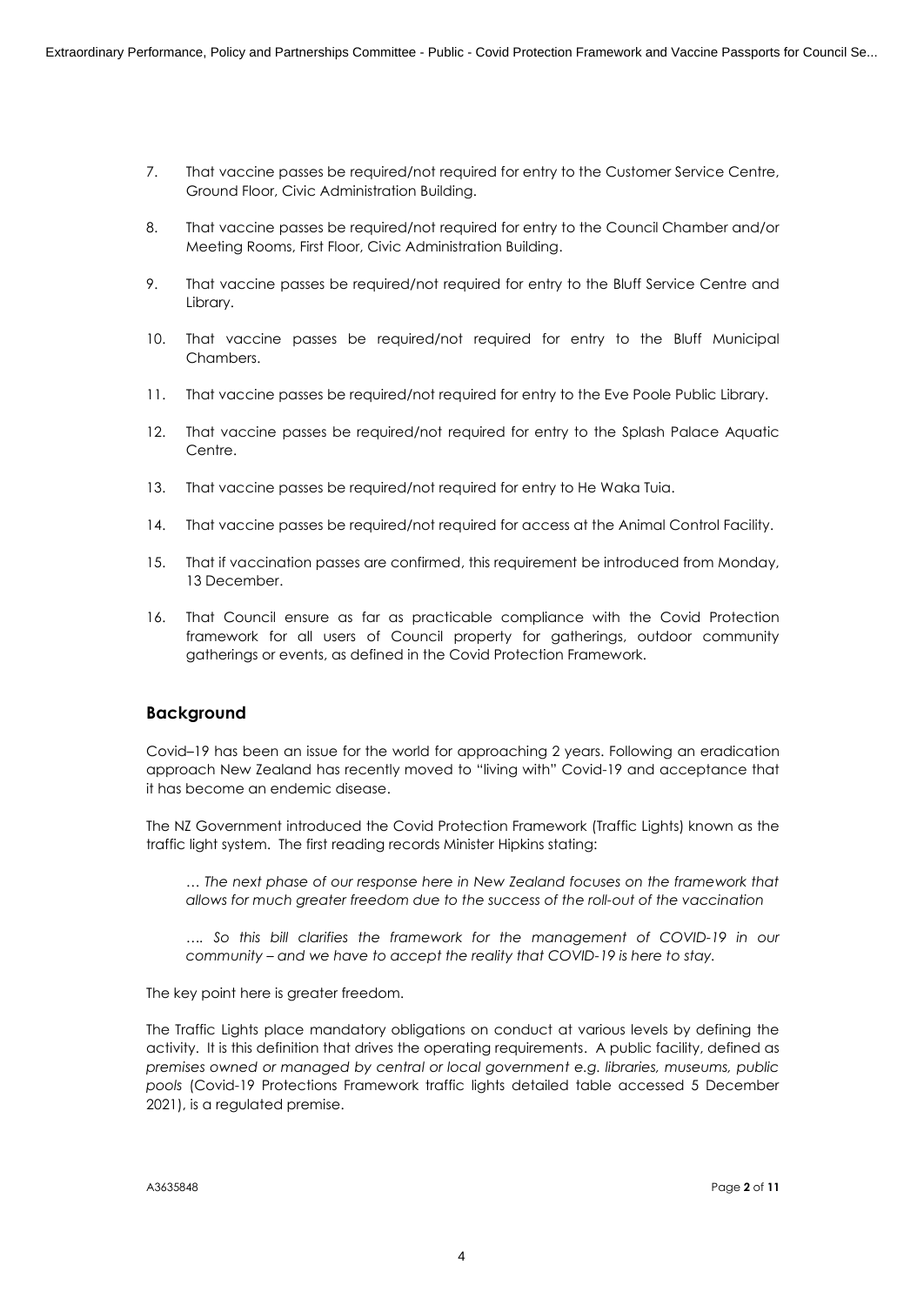As a regulated premise, Council services and facilities can operate with or without vaccine certificates, as long as they operate within the framework defined by the decision.

Council can elect to put in place controls to manage the public health risk associated with Covid-19, the purpose of the Traffic Lights framework, greater than those recommended by the Government. If Council elects to operate on a different basis, i.e. with vaccine certificates, it must remain compliant with regulated premise rules (e.g. it cannot go to unlimited numbers in its facilities – Public Facilities Guidance business.govt.nz accessed 5 December 2021) and it must undertake a separate workplace health and safety assessment for staff. Opting to require vaccine certificates does not mean you fall into a different category in Traffic Lights. It does not override the workplace health and safety assessment.

Before considering the matters using the decision making framework of the Local Government Act, it is appropriate to set out some issues to take into account:

- The requirements for workplace operation under Traffic Lights are determined according to defined activity. Council should first determine the definition of its operations that best applies to each of its sites. Where there is more than one activity on the site Council should consider whether practical to operate more than one system;
- That a workplace health and safety assessment for staff is a separate requirement, undertaken by the Chief Executive;
- That under Traffic Lights, there are certain settings where denying entry on the basis of vaccination status is prohibited. These include basic needs services e.g. health care, supermarkets, public transport, pharmacies, petrol stations; publicly funded and emergency housing services, education and care. Further guidance is expected from the Government on this.
- The need to ensure accessibility of services to the public and the nature of services provided;
- ∑ That if a vaccine pass is required, alternative methods of access to services other than face to face should be provided for members of the public that do not have a vaccine pass
- That the requirement for a vaccine pass for those accessing services or visiting the premises, unless mandated as part of the Traffic Lights, does not necessarily mean staff have to be vaccinated. Separate risk assessments have been undertaken for all roles staff hold.
- That if Council chooses to require a vaccine certificate at any of its services or facilities, then it also takes on the enforcement of that and becomes liable for the penalty for any breach.

Currently all of Council's public facilities and services are operating at Orange.

## **Implications and Risks**

### **Strategic Consistency**

Covid-19 has challenged us all, in a variety of ways. The Government has now introduced a Covid Protection Framework, known as the traffic light system. That framework is based on health, legal and other advice.

Council services and facilities are operating within that framework, and currently meet Government expectations.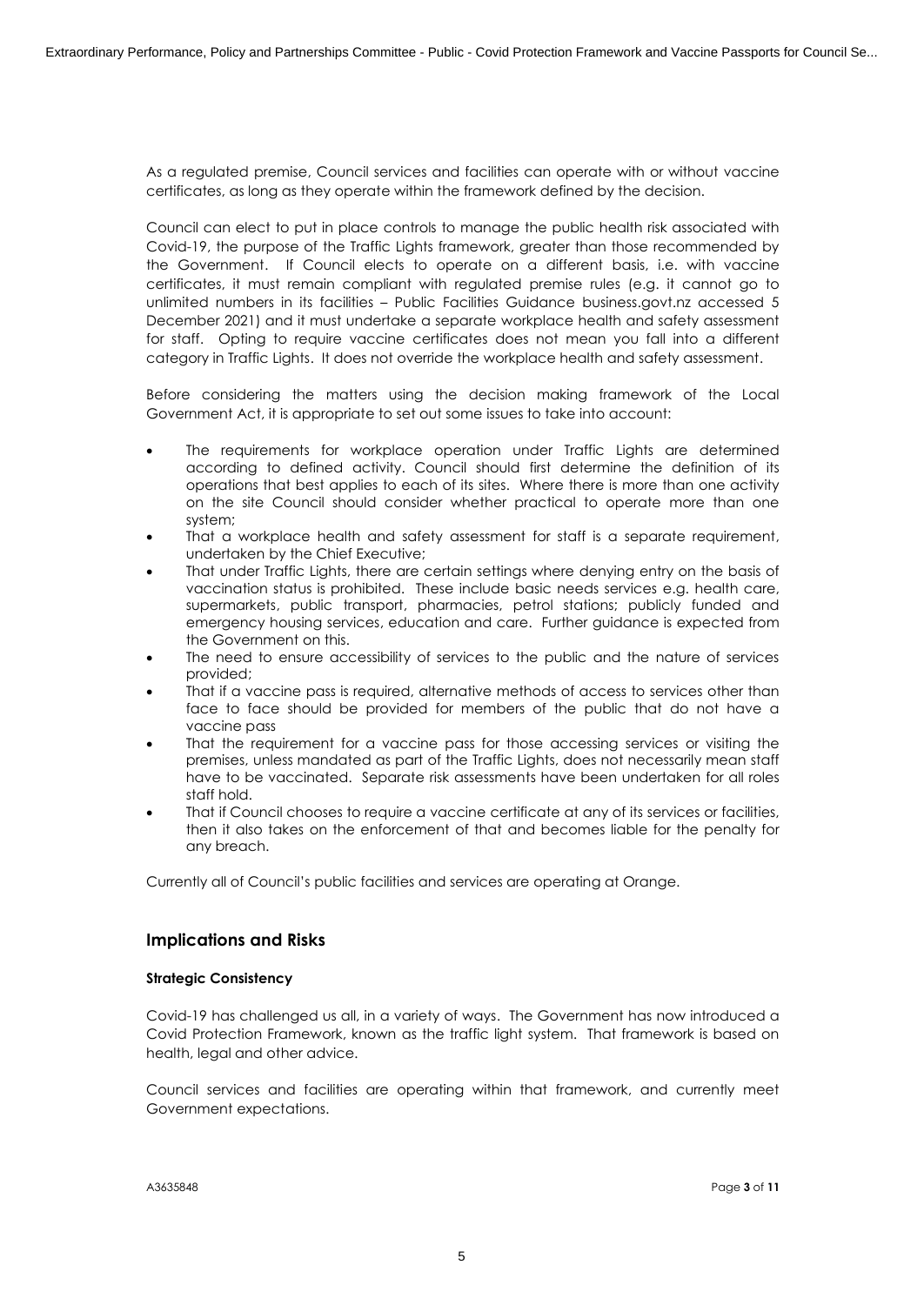Invercargill City Council may consider operating facilities in ways beyond those required by the traffic Lights, i.e. utilising the My Vaccine Pass setting. It is important to note however that this would be a choice, not a requirement of the Traffic Lights. From a national perspective this would appear to be inconsistent with the stated objectives of the Traffic Lights.

Council seeks to support and encourage *A City with Heart*. It is for Council to determine how that vision informs decision making on this issue.

#### **Financial Implications**

Covid-19 has had significant financial implications on Council's operations already. Previous financial and activity reporting has reflected a reduction in numbers accessing services.

If vaccination certificates become a requirement of access, it is likely there will be an accompanying increase in costs as additional staff may be required to sight the vaccine pass and enforce its requirement. Anecdotally this will increase stress, and risk of abuse leading to potential workplace claims. The need for, and number of, additional staff will depend upon the facility (e.g. Eve Poole Public Library has multiple entry points which frustrates efforts to streamline the checking process).

Additional resource may be necessary to manage the volume of scan-on-demand or scanto-print Property File Requests.

It is worth noting the experience during lockdown, dealing with customers who did not have access to electronic payments. At that time rates and dog registrations were due and the solution was to defer payments until facilities were reopened to the public.

### **Legal Implications**

This report is prepared on the basis of guidance from a range of government agencies as at 3 December.

Given the transmissibility of Covid–19, it is a public health issue. The New Zealand Government has addressed the Public Health Risks most recently through the introduction of the Covid–19 Protection Framework (Traffic Lights). The Traffic Light system makes a distinction between certain businesses operating with and without the requirement for a My Vaccine Pass.

Significantly the Traffic Lights, in the "general settings" recognise certain services as facilities able to operate at all levels with or without a vaccine pass. Public Facilities, such as the majority of Invercargill City Council operations, are included in the definition of Public Facilities.

There are some activities where a vaccination pass cannot be introduced, e.g. publicly funded housing. For this reason, Council's community housing units are not included in this report.

It is also appropriate to consider whether it is lawful to exclude members of the public from publicly funded facilities, i.e. a ratepayer who contributes to, for instance, the swimming pool. Advice is that where a vaccination passport is required, alternative service delivery should be provided.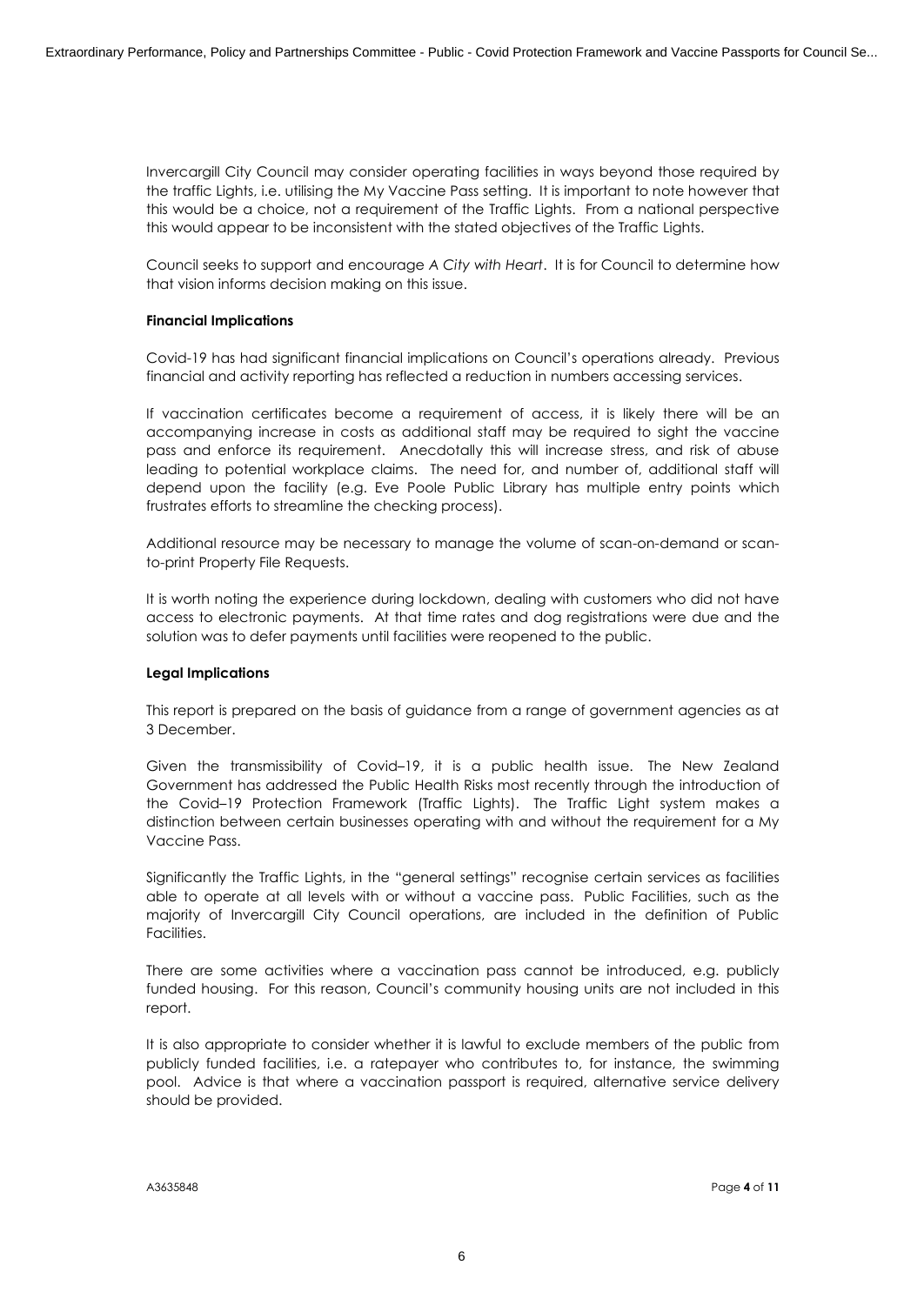The Covid Response Unit of Government guidance on this point states that rates are set to have the facilities available for use, and it is ratepayers' choice to use the service, just as it is their choice to be unvaccinated, and many services will be translated into a safe contactless service.

Any decision of Council is potentially subject to judicial review. In this case the greatest risk to Council arises from:

- Failure to take into account relevant considerations; and/or
- Taking into account irrelevant considerations

#### **Risk**

Covid-19 is a significant transmissible disease. It requires consideration by the Chief Executive of the health and safety requirements for staff. The Chief Executive has undertaken an assessment for all staff based on the current guidance provided by WorkSafe New Zealand. Workplaces have been advised that this assessment will remain valid even following the introduction of new guidance. 160 roles have been identified as high risk, and requiring staff to be vaccinated.

The health risk to the public at all council facilities is being addressed through a range of measures. It is reasonable to assume, although it will not be released before mid-January that health advice on transmissibility has been considered in the protection framework.

It is also worth noting that introducing restrictions brings with it more risk. Vaccination passes are not required for those under the age of 12 years. It can be difficult to calculate age, and typically youth aged 2-16 don't have proof of ID. While their habits may change, this is a potential risk/failure point.

## **Issues and Options**

### **Analysis**

First it is appropriate to confirm the definition, under the Traffic Lights that applies to services provided by Council. It is proposed that the services provided at Civic Theatre and Rugby Park are confirmed as events. Under the Traffic Lights this practically requires operating with a vaccination certificate requirement.

The Scottish Hall is operating on an approach that sees the hirer determine and enforce the use of vaccination certificates based on the size of their event and / or gathering and personal choice.

We assume that no further changes are needed to these operations as they all currently comply with the new guidelines, are aligned to the sector advice regarding venues and event services in requiring vaccination certificate to access. The public areas and rooms associated with the Vaccination clinic can be regarded as an essential medical provision and outside of the guidance sought in this paper.

The analysis of other services are set out below.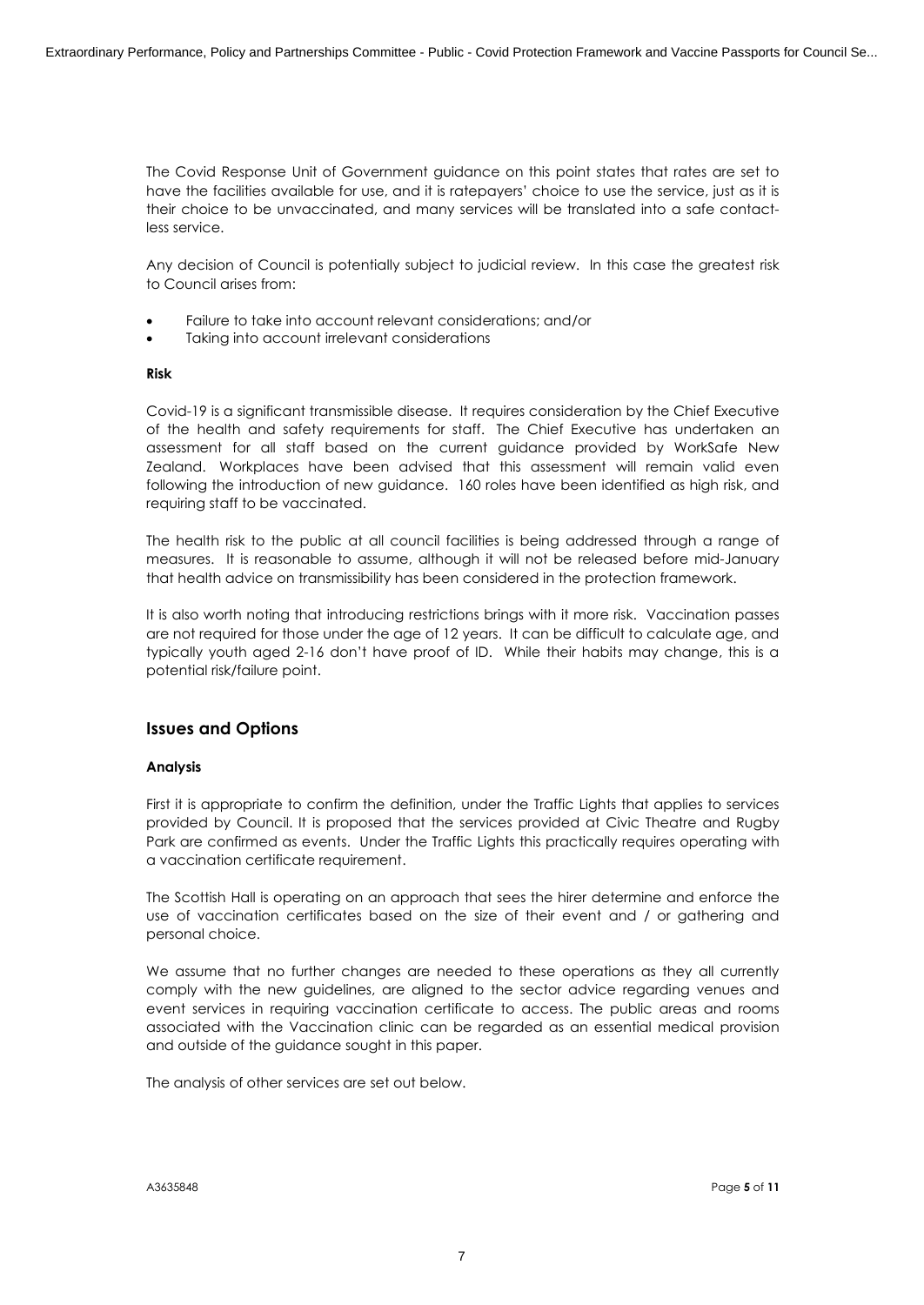### Leisure and Recreation Services

There are different levels of impact and risk across the five units of the Leisure and Recreation group. The risks come according to: the number of customers and visitors for each service area / facility; the ages of participants; the facility design and its systems, and the financial impact on the business performance.

The size of the facility guides determining the capacity limits that are applied to public facilities under the traffic light system. The following are the approximate sizes of the facilities:

- ∑ Splash Palace just over 4,000sqm and the occupancy load is for 1,000 max capacity
- Library just over 2,700sqm and the occupancy load of 413 max capacity
- He Waka Tuia just over 490sqm and the occupancy load of 118 max capacity.

The parks and reserves spaces, except for the Cemetery and Crematorium services have been excluded, given they are outside areas and would be impractical to implement vaccination certificate checks. For all organised gatherings on the parks and reserves of Invercargill, organisers would need to comply with Traffic Light guidelines around gathering limits and safety measures. It would be the choice of the event organiser to determine and enforce the use of vaccination certificates.

All roles associated with the above facilities and services have been through a risk assessment.

#### *Splash Palace:*

- If vaccination certificates are used:
	- $\triangleright$  All people accessing the facility will be required to present their vaccination certificate. This includes active participants, parents and supervisors of children. Additional staff or security guards may need to be employed.
	- $\triangleright$  All current existing health protocols and increased cleaning schedules remain
	- $\triangleright$  Capacity limitations are the same across all three levels and not affected by the change in level. This does not mean the capacity is unlimited.
	- $\triangleright$  All event and club activities will require all participants to scan in their certificate
	- $\triangleright$  The café service can operate a full service.
- If vaccination certificates are not used:
	- $\triangleright$  At Green, Splash Palace operates with the current level of health measures in place and no capacity restrictions on attendance.
	- $\triangleright$  At Orange and Red the capacity limit for Splash Palace still remains 1000 based on the facility size and design. However:
		- o events and programmes run by sport clubs would be directed by their national association
		- o The café service can only operate a contactless / takeaway service.

#### *Eve Poole Public Library*

- If vaccination certificates are used:
	- $\triangleright$  All people accessing the facility will be required to present their vaccination certificate at one of the three entrances. This will necessitate additional staff or security guards to be employed
	- $\triangleright$  All current existing health protocols and increased cleaning schedules remain
	- $\triangleright$  Capacity limitations are the same across all three levels and not affected by the change in level. This does not mean the capacity is unlimited.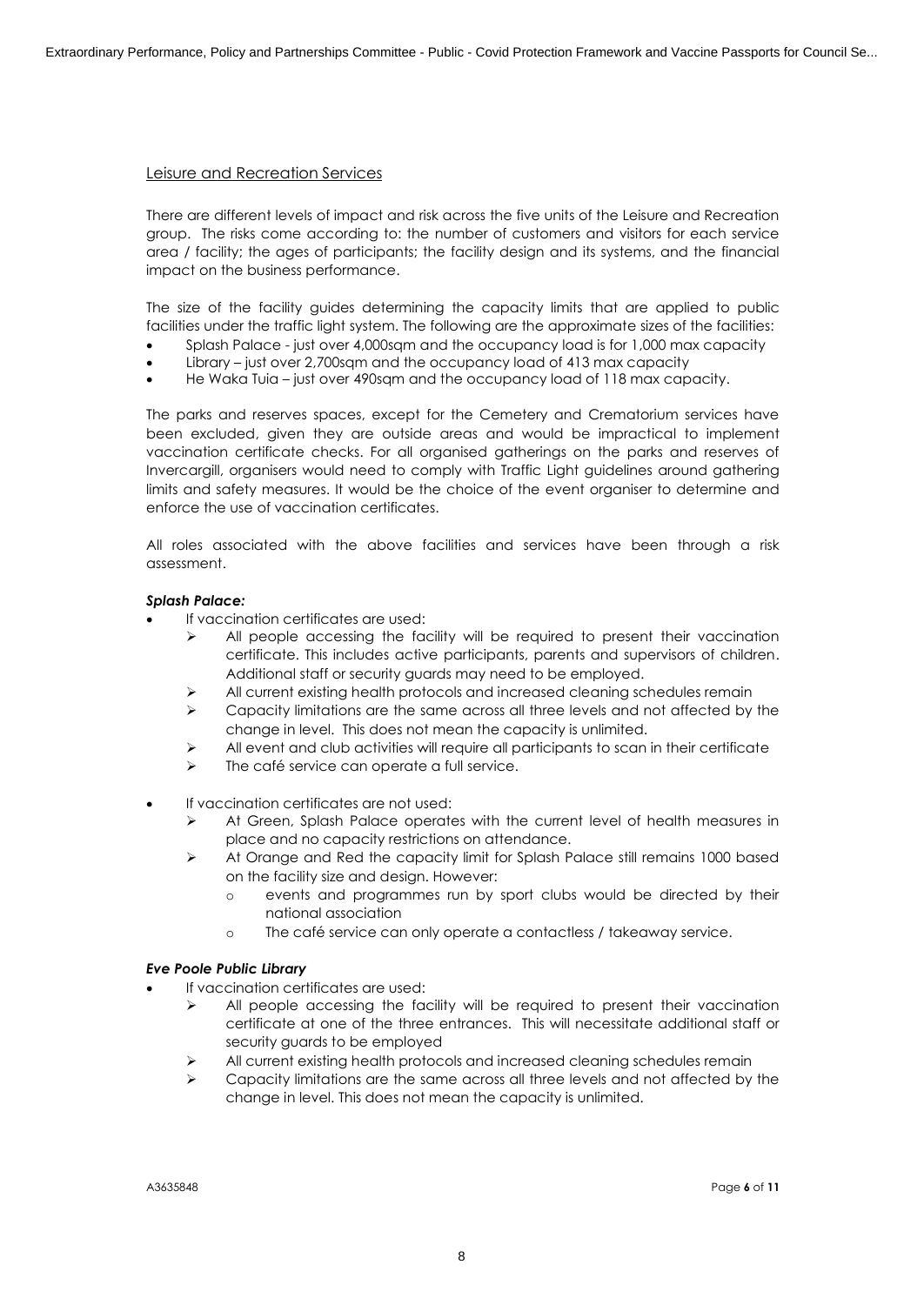- ∑ If vaccination certificates are not used:
	- $\triangleright$  At Green Level the Library operates with the current level of health measures in place and no capacity restrictions on attendance
	- $\triangleright$  At Orange and Red the capacity limit for the Library remains 413 based on the facility size and design. However events and programmes / gatherings would likely be affected

### *He Waka Tuia*

- ∑ If vaccination certificates are used:
	- $\triangleright$  All people accessing the facility will be required to present their vaccination certificate at the main entrance
	- $\triangleright$  All current existing health protocols and increased cleaning schedules remain
	- $\triangleright$  Capacity limitations are the same across all three levels and not affected by the change in level. This does not mean the capacity is unlimited.
- If vaccination certificates are not used:
	- $\triangleright$  At Green He Waka Tuia operates with the current level of health measures in place and no capacity restrictions on attendance
	- $\triangleright$  At Orange and Red the capacity limit for He Waka Tuia would change to 100, based on the small facility size and design.
	- $\triangleright$  The majority of events and programmes would either be affected and / or cancelled due to the small size of the facility.

### *For the Cemetery and Chapel this would mean:*

- If vaccination certificates are used:
	- $\triangleright$  then the services can operate at capacity and in very similar ways to pre pandemic operations.
- If vaccination certificates are not used:
	- $\triangleright$  at Green and Orange services at the chapel would be limited to 100 and 50 people max respectively;

Council staff have been working with the Funeral Directors and it will be up to the funeral directors and the whānau / family to agree if the tangihanga / funeral is only open to people with My Vaccine Pass or to a mix of people with and without My Vaccine Pass.

At each facility we will also need to address any exemptions that appear as a result of a medical or other reason. This management approach will be dealt with in each teams Health and Safety Plans that will require updating upon entering into the new protection framework.

### Customer Services

### *Civic Administration Building*

Council provides a face-to-face service at the ground floor of the Civic Administration for residents, customers and visitors to access the following services:

- Payments of rates, parking or compliance infringements, dog registration etc.
- ∑ Ticket sales for events via Ticketek
- ∑ General enquiries and lodgement of rates rebates or request for service
- ∑ Property file viewing
- ∑ Meetings with staff or public attendance of council and committee meetings on the first floor.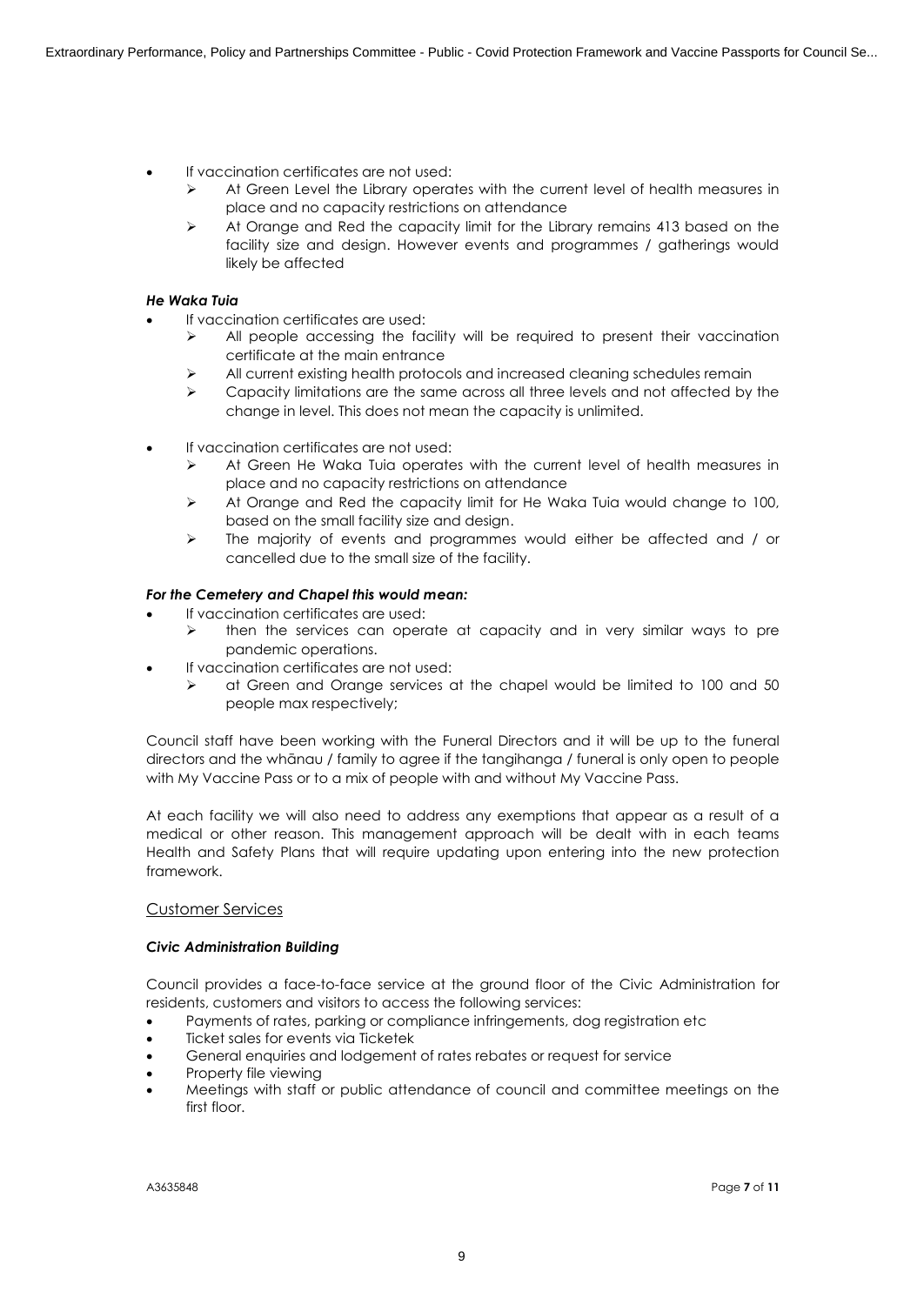If vaccination certificates are used:

Access for the unvaccinated would be by telephone or online only. Consideration would have to be given to whether this would be sufficient, given the diversity of our community. Since contact tracing was mandated in September 2021, 20% of customers visiting the site did not have access or were unwilling to use the COVID tracing application via a smartphone. Additional cleaning, mask, contact tracing and social distancing practices have been successfully implemented across the sites.

To ensure compliance with the Local Government Official Information and Meetings Act 1987 to provide access to Property Files within 10 business days, additional resource may be required. After the last lockdown in September, staff attempted to provide a contactless environment by scanning files; however due to the high volume of LIM and Property File Requests, this was unsustainable and a return to customers having a compliant and safe space to view the files was required.

The customer demographic which accesses our face-to-face service commonly require additional support from staff regarding their transactions as they tend to have limited access to technology or the internet. This means staff take precautionary steps when interacting with these members of the public to ensure they adhere to the COVID-19 mandated guidelines.

### *Council Chamber (and First Floor Meeting Rooms)*

These have been operating on a 1m distance between elected members and staff, and a 2m distance between members of the public. The capacity of the Chamber is affected by its size and the traffic light operating at the time.

Consideration should be given to the activities within the Chamber – the democratic process, but also the conduct of citizenship ceremonies.

It vaccination certificates are required, alternative service would be online. This could disadvantage those without access to technology, particularly if the library also required vaccine certificates. It is not known whether there would be an alternative provided for Citizenship Ceremonies.

#### *Bluff Service Centre*

The Bluff Service Centre offers further services including Lotto NZ, NZ Post, Kiwibank and retail store plus Council and Library services.

At the Bluff site, due to the additional services provided, Council is considered the host of Lotto and Kiwibank and these services can continue to operate no matter what option is selected. Currently NZ Post is working through with MBIE as to whether they are deemed an essential service like a supermarket. If so, we cannot mandate the vaccine pass. More information will be provided by them over the coming days.

If a vaccination certificate is able to be required, the only alternative would be on-line or by telephone.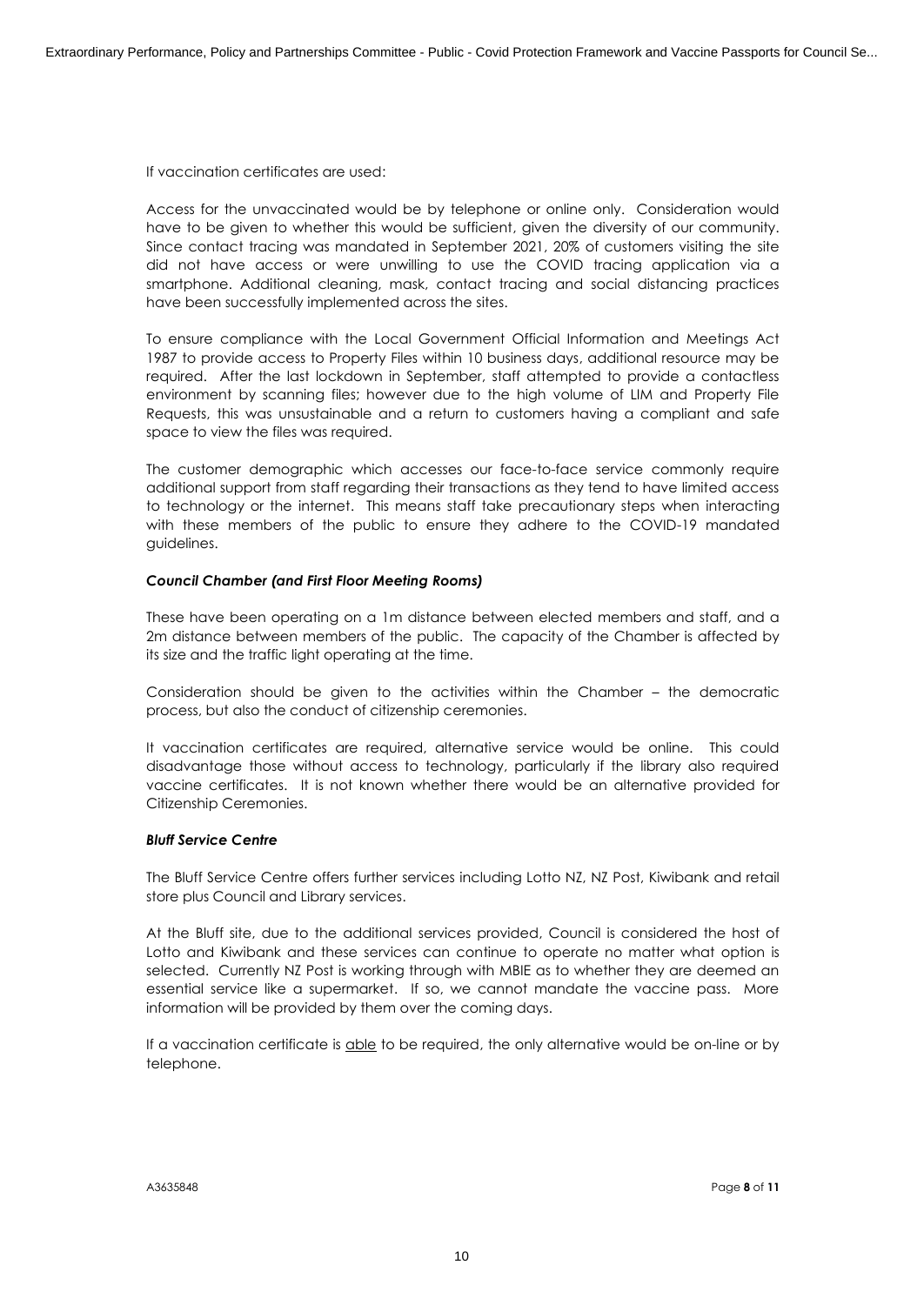#### *Bluff Municipal Chambers*

The Bluff Community Board meets at the Bluff Municipal Chambers.

If vaccination certificates are used additional staff will need to attend meetings to provide resource for checking at the meeting.

If vaccination certificates are not used, the current operating conditions will continue. If an issue arose that prompted significant public interest for Bluff, then the maximum capacity rules would apply.

#### *Animal Control Facility*

The Animal Control Facility is where dog owners collect their dogs from impoundment, having already paid the fine at the customer services centre. The current arrangements are that the public interaction is limited to conversation at a window, and a low risk handover using appropriate PPE.

If vaccination certificates are used, this will extend the interaction between officers and the public.

### *Other Council Services and Facilities*

It is proposed that a vaccination certificate would not be required to access the following facilities but all visitors must scan in using the NZ Covid Tracer app or manual registration form, wear a mask and observe physical distancing requirements:

- The Transfer station
- Recycle drop off point
- Public Toilets (that are not part of a venue requiring a vaccination certificate)
- Public car parking facilities
- Parks and Reserves including playgrounds, bike and skate parks and dog exercise areas
- ∑ Sportsgrounds and outdoor courts

#### *Leased Premises*

Premises which council owns but leases to a third party come under the control of the third party and should not be considered in this report.

### **Conclusion**

In all instances, it is appropriate for council to consider the impact on its levels of service as set out in the Long Term Plan. This is its contract with the community.

It is also appropriate to consider the additional impacts required, as set out in the Covid Protection Framework, if vaccination certificates are required.

|                                          | <b>Vaccination Certificates required</b> | Unvaccinated entry |
|------------------------------------------|------------------------------------------|--------------------|
| Additional staff / cost                  | Yes                                      | No                 |
| Required to provide alternative services | Yes                                      | No.                |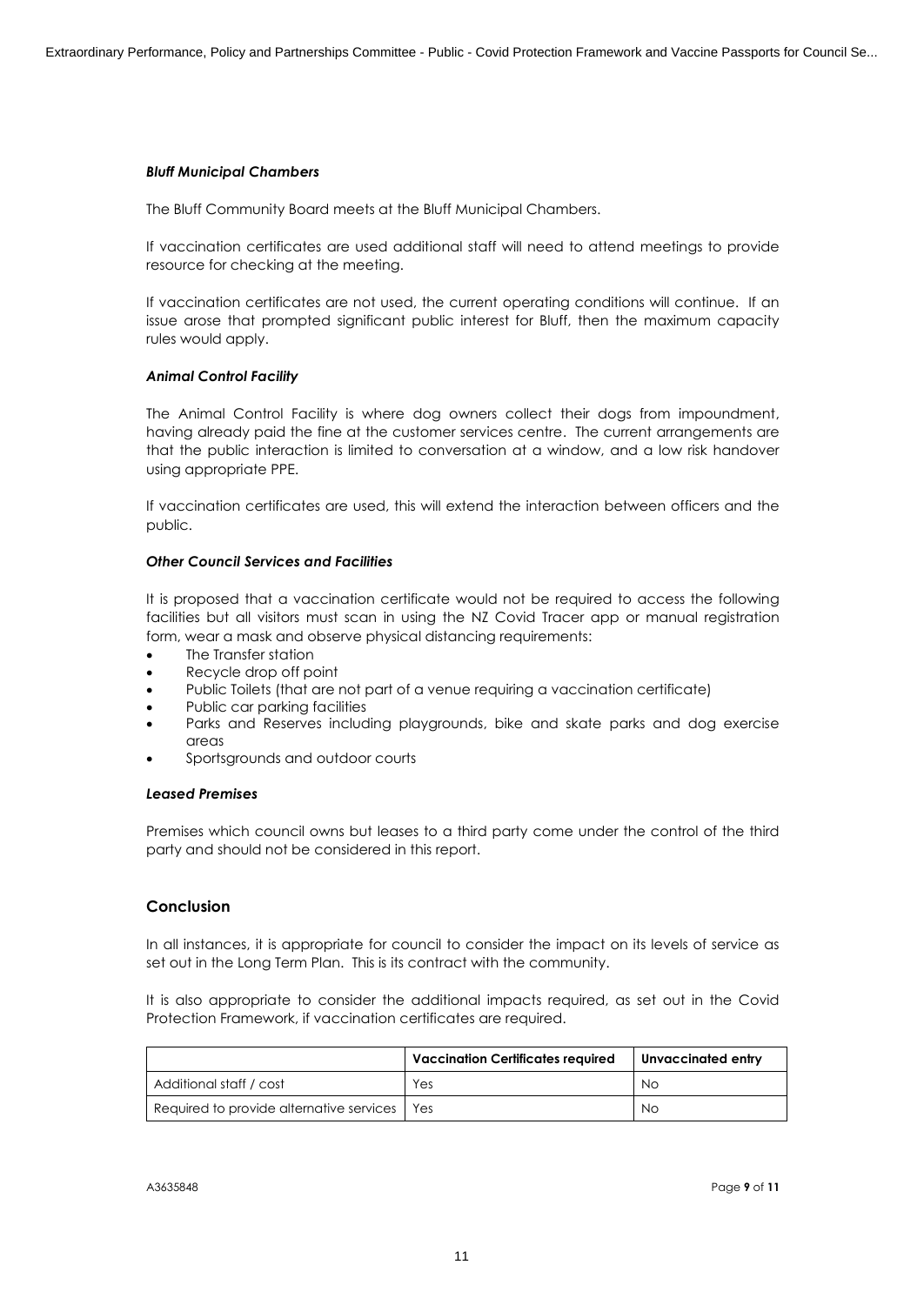| Denies service where alternative Yes<br>cannot be supplied |             | Yes*      |
|------------------------------------------------------------|-------------|-----------|
| Liability for breaches<br>imposition                       | penalty Pes | <b>No</b> |

The \* beside Yes in the unvaccinated column is to reflect that the immuno-compromised may argue they are denied access through their own assessment of increased risk. This reflects the reality that there will be impacts on some parts of the community no matter what the decision.

The committee should satisfy itself that the issues the Government has asked it to address warrant the decision it makes. The framework already has considered public health, Bill of Rights, employment rights and broader social and economic considerations.

#### **Significance**

This matter is significant in terms of its impact on sections of the community, the level of interest in the subject, and the potential impact on services and costs of delivering those.

However, it is not proposed to engage with the community. This is not a proposal unique to Invercargill City Council and the community is already familiar with the issues.

#### **Options**

Council has three options:

Option 1: require a vaccine pass for all of its services and facilities

Option 2: require a vaccine pass for some of its services and facilities

Option 3: maintain the current approach, and not require a vaccine pass for any of its services and facilities

The impact of these options has been covered in the analysis above.

It is appropriate to note that no option proposes that all Council premises require vaccine passes, ie this is not a mandate for all staff to be vaccinated.

## **Community Views**

The Government has introduced a Covid Protection Framework, known as the traffic light system. That framework has been developed after considering health, legal and other advice.

Council services and facilities are operating within that framework, and currently meet Government expectations.

Council can introduce a requirement for vaccination passes. It is important to note however that this would be a choice, not a requirement of the Covid–19 Protection Framework.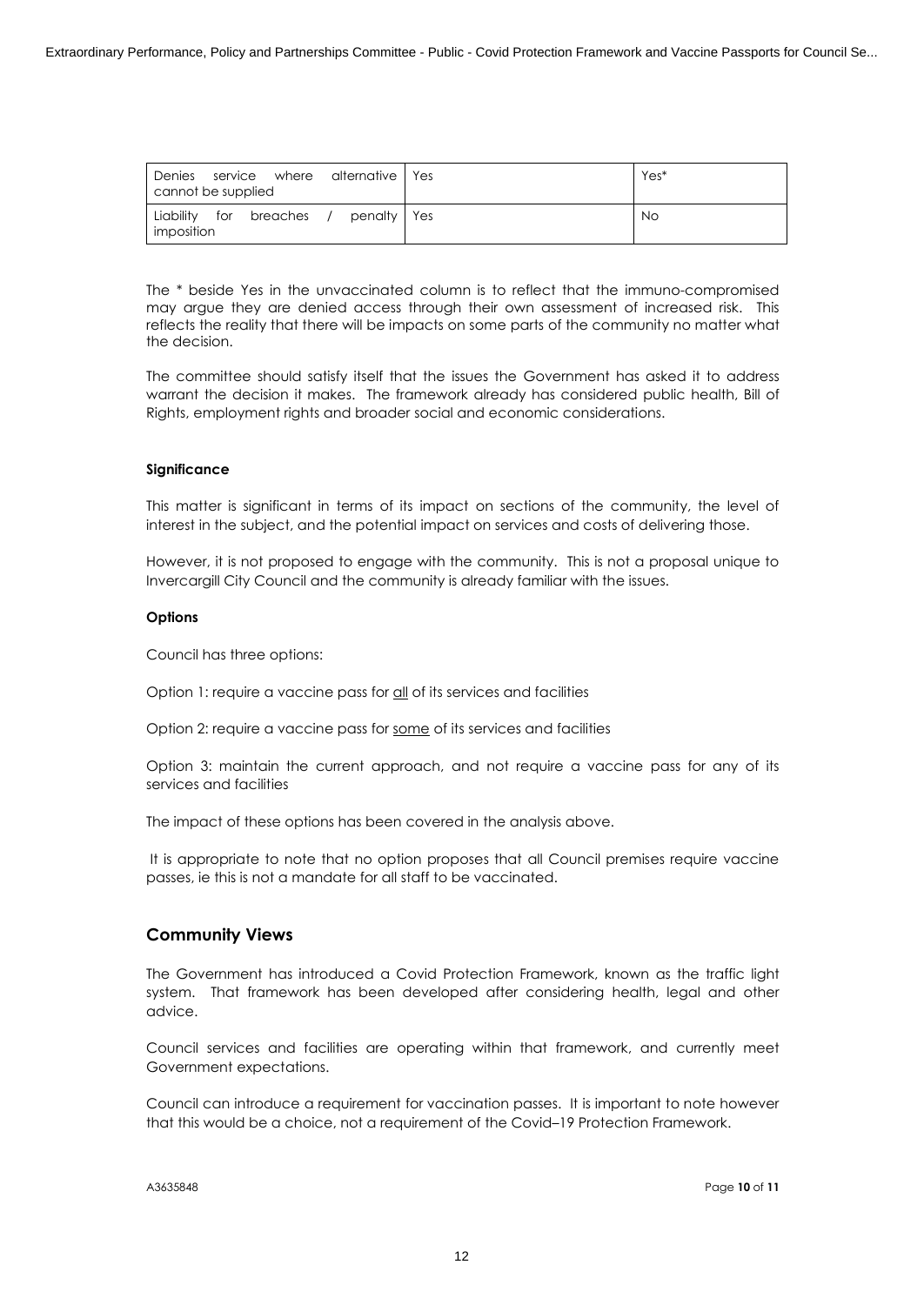There are a range of views in the community on mandatory vaccine passes. It is for elected members to consider the impacts on the community and determine whether it wishes to exercise the choice offered.

## **Next Steps**

If no vaccine certificates are required then there will be no change to current operations.

If vaccine certificates are required there will be significant changes to operations as set out below. It is recommended that the introduction date be no earlier than 13 December, to allow for implementation as below;

#### **Alternative services:**

Where vaccination passes are required, alternative services must be provided. The best way to give effect to this need, and to communicate it, needs a short time to organise. It should be noted there are some services for which there will be no public alternative.

### **Communication and marketing:**

∑ A change in approach needs to allow time to recommunicate messaging, signage installation and other communication strategies.

### **Workforce**:

- There would be an immediate workforce requirement to implement vaccine checking – e.g. Splash palace would require extra staffing for times when there is only one person on front counter (typically early mornings), but the Library would require extra staff at all three entrances during all opening hours.
- It may be that additional resource should be from a security company for the duration of vaccine pass use, as not all staff are willing or able to manage the likely customer interactions (experience elsewhere suggests there may be some incidents of aggression).

### **Service Level Continuity:**

The Library has a 'click and collect' style book programme and E Books to service those unable to visit in person. To mitigate a significant drop in customer service levels further investment in these programmes may be required.

## **Attachments**

1. Covid Protection Framework – public facilities guidance Public facilities – [business.govt.nz](https://www.business.govt.nz/covid-19/covid-19-protection-framework/public-facilities/)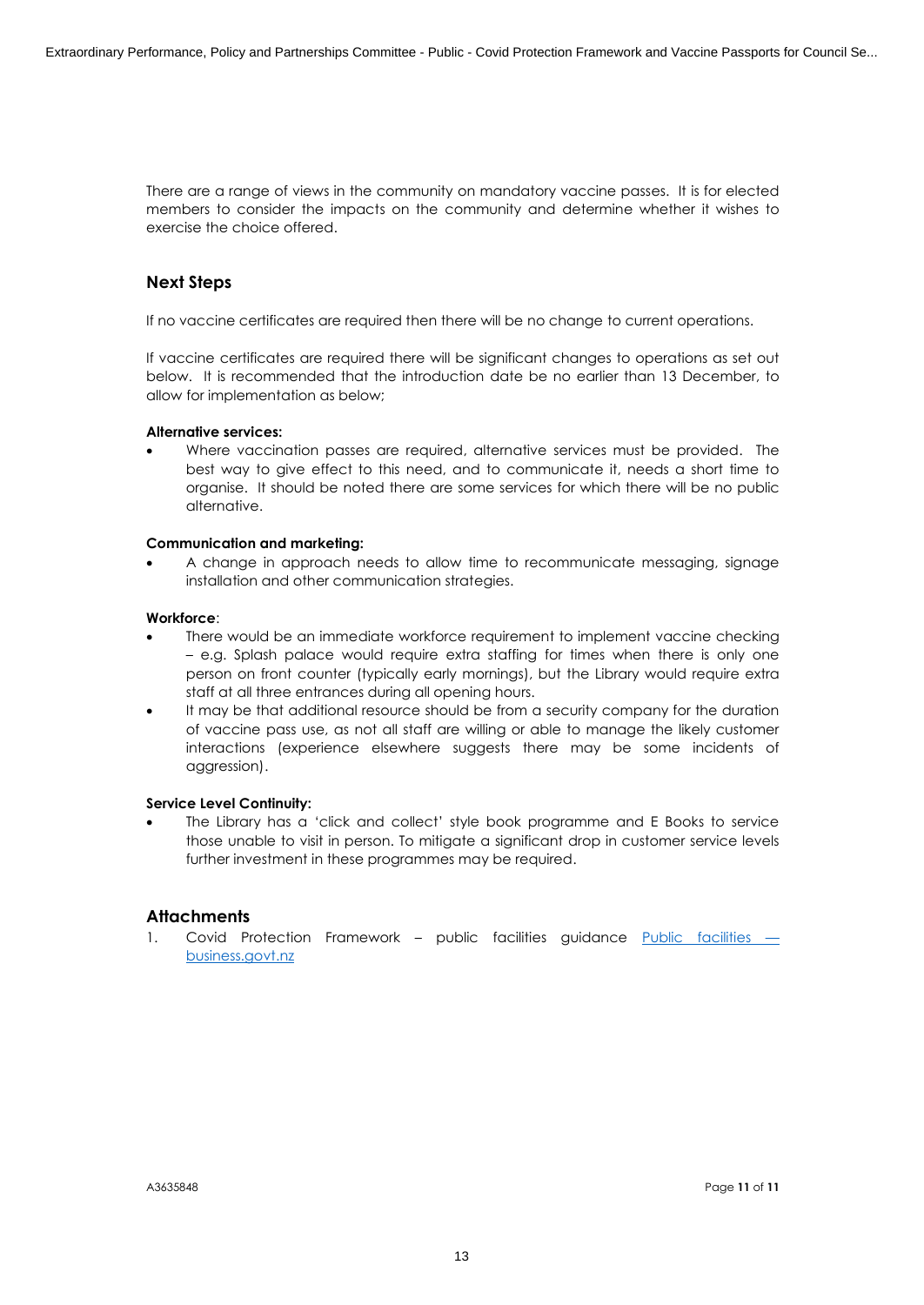<span id="page-13-0"></span> $12/0$  $21, 3.14$  Pr  $\mathbb{R}^n$ 

Public facilities - business.govt.nz

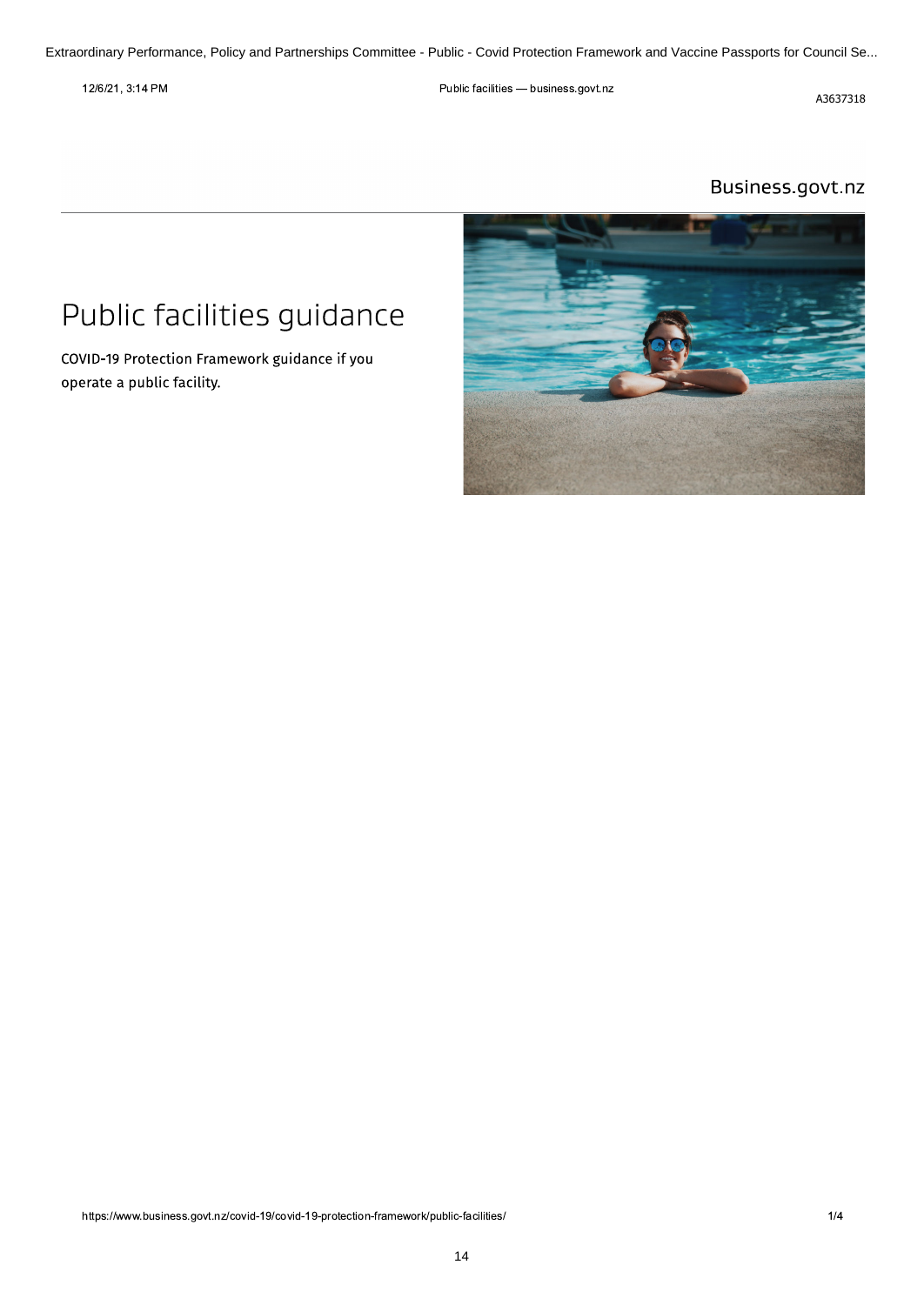Extraordinary Performance, Policy and Partnerships Committee - Public - Covid Protection Framework and Vaccine Passports for Council Se...

 $12/0$  $21, 3.14$  Pr  $\mathbb{R}^n$ 

Public facilities - business.govt.nz

- 
- Friedmand Partnerships Com<br>
12/6/21, 3:14 PM<br>
 At all levels<br>
((covid-19/covid-19-protection-<br>
 Red level guidance<br>
((covid-19/covid-19-protection-<br>
 <u>Orange level guidance</u><br>
((covid-19/covid-19-protection-<br>
 Green lev Public facilities — business.govt.<br>
At all levels<br>
(/covid-19/covid-19-protection-framework/public-facilities/#e-27869)<br>
Red level guidance<br>
(/covid-19/covid-19-protection-framework/public-facilities/#e-27872)<br>
Orange leve • Red level guidance At all levels<br>
(/covid-19/covid-19-protection-framework/public-facilities/#e-27869)<br>
Red level guidance<br>
(/covid-19/covid-19-protection-framework/public-facilities/#e-27872)<br>
Orange level guidance<br>
(/covid-19/covid-19-prot
	- Grange level guidance<br>((covid-19/covid-19-protection-framework/public-facilities/#e-27875)
	- Green level guidance
	- Experiency (/covid-19/covid-19-protection-framework/public-facilities/#e-27869)<br>
	1998 Red Level guidance<br>
	(/covid-19/covid-19-protection-framework/public-facilities/#e-27872)<br>
	2 Orange Level guidance<br>
	(/covid-19/covid-19 Orange level guidance<br>
	(/covid-19/covid-19-protection-framework/public-facilities/#e-27872)<br>
	(/covid-19/covid-19-protection-framework/public-facilities/#e-27875)<br>
	Green level guidance<br>
	(/covid-19/covid-19-protection-framew

Red tevet guidance<br>
(/covid-19/covid-19-protection-framework/public-facilities/#e-27872)<br>
Orange level guidance<br>
(/covid-19/covid-19-protection-framework/public-facilities/#e-27875)<br>
Green level guidance<br>
(/covid-19/covid-Ucovid-19/covid-19-protection-framework/publi<br>
Green level guidance<br>
Ucovid-19/covid-19-protection-framework/publi<br>
General overview COVID-19 Protectic<br>
(Covid-19/covid-19-protection-framework/)<br>
Notic facilities are servi Green level guidance<br>
(*Lovid-19/covid-19-protection-framework/public-facilities/lte-27878)*.<br>
General overview COVID-19 Protection Framework guidance<br>
(*Lovid-19/covid-19-protection-framework/*).<br>
Public facilities are se For the state of the state of the state of the facilities (*Re-27878*)<br>
For the state of the state of the state of the state of the state of the state of the state of the public facilities are services at facilities provi *SEERRE STRE-2008*<br>
SEERRENT OPTONIG-19-protection-framework/public-tacilities/He-2/8/8)<br>
• General overview COVID-19 Protection Framework guidance<br> *(lcovid-19/covid-19-protection-framework/)*<br>
Public facilities are serv From Example Superal overview COVID-19 Protection Framework guidance<br>
((covid-19/covid-19-protection-framework))<br>
Public facilities are services at facilities provided by central or loca<br>
government, that are open to all  $\frac{f_{\text{Covidi-19/covidi-19-protection-frame work/}}{1}}$ <br>
Public facilities are services at facilities provided by central or local<br>
government, that are open to all of the public for recreational, social,<br>
community or cultural activities or se Public facilities are services at facilities provided<br>government, that are open to all of the public for r<br>community or cultural activities or services, include<br>galleries, libraries, recreation centres, swimming p<br>Membersh

# At all levels

| <b>Business/service</b> | Restrictions are the same if My Vaccine Pass<br>verification is used or not. |
|-------------------------|------------------------------------------------------------------------------|
| Public facilities,      | • Businesses and services must display NZ COVID                              |
| such as public:         | tracer app QR codes, and are required to ensure                              |
| libraries, art          | that, as much as possible, record keeping is                                 |
| galleries,              | undertaken (ie all those on premises must scan QR                            |
| swimming pools          | tracer codes, or other record keeping must be                                |
| and museums.            | used).                                                                       |

# Red

| <b>Business/service</b> | Restrictions are the same if My<br>Vaccine Pass verification is used or |
|-------------------------|-------------------------------------------------------------------------|
|                         | not.                                                                    |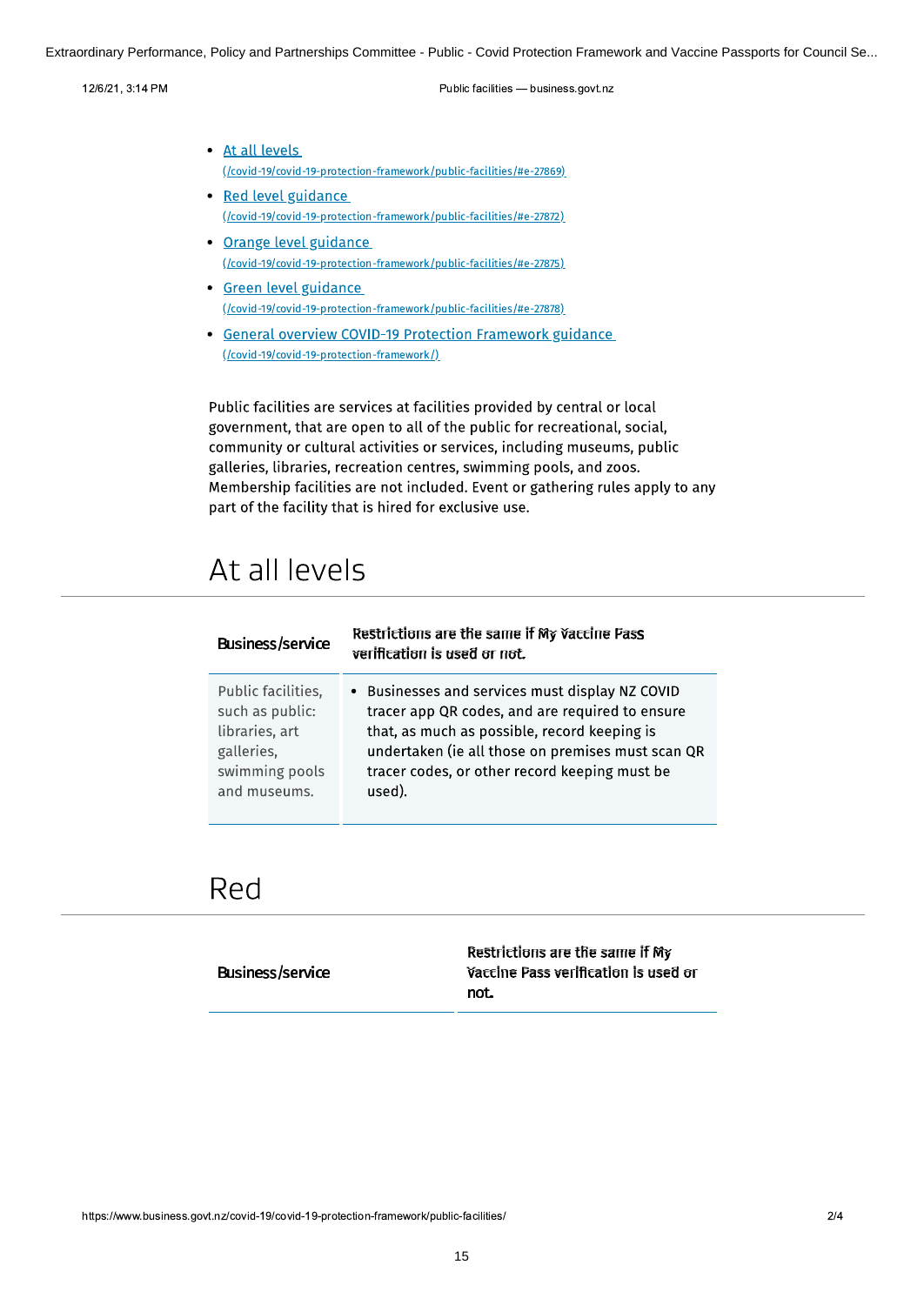#### $12/0$  $21, 3.14$  Pr  $\mathbb{R}^n$

Public facilities - business.govt.nz

| <b>Business/service</b>                                                                        | Restrictions are the same if My<br>Vaccine Pass verification is used or<br>not.                                                                                                  |
|------------------------------------------------------------------------------------------------|----------------------------------------------------------------------------------------------------------------------------------------------------------------------------------|
| Public facilities, such as public:<br>libraries, art galleries, swimming<br>pools and museums. | • Public facilities may open with<br>capacity limits based on 1m<br>distancing.<br>• Face coverings are mandatory<br>(except for those who are exempt,<br>or at swimming pools). |

# Orange

| <b>Business/service</b>                                                                        | Restrictions are the same if My<br>Vaccine Pass verification is used or<br>not.                                                                                                 |
|------------------------------------------------------------------------------------------------|---------------------------------------------------------------------------------------------------------------------------------------------------------------------------------|
| Public facilities, such as public:<br>libraries, art galleries, swimming<br>pools and museums. | • Public facilities may open with<br>capacity limits based on 1m<br>distancing.<br>• Face coverings are mandatory<br>(except for those who are exempt<br>or at swimming pools). |

# Green

| <b>Business/service</b>                                                                        | Restrictions are the same if My<br>Vaccine Pass verification is<br>used or not. |
|------------------------------------------------------------------------------------------------|---------------------------------------------------------------------------------|
| Public facilities, such as public:<br>libraries, art galleries, swimming pools<br>and museums. | • Public facilities may open.                                                   |